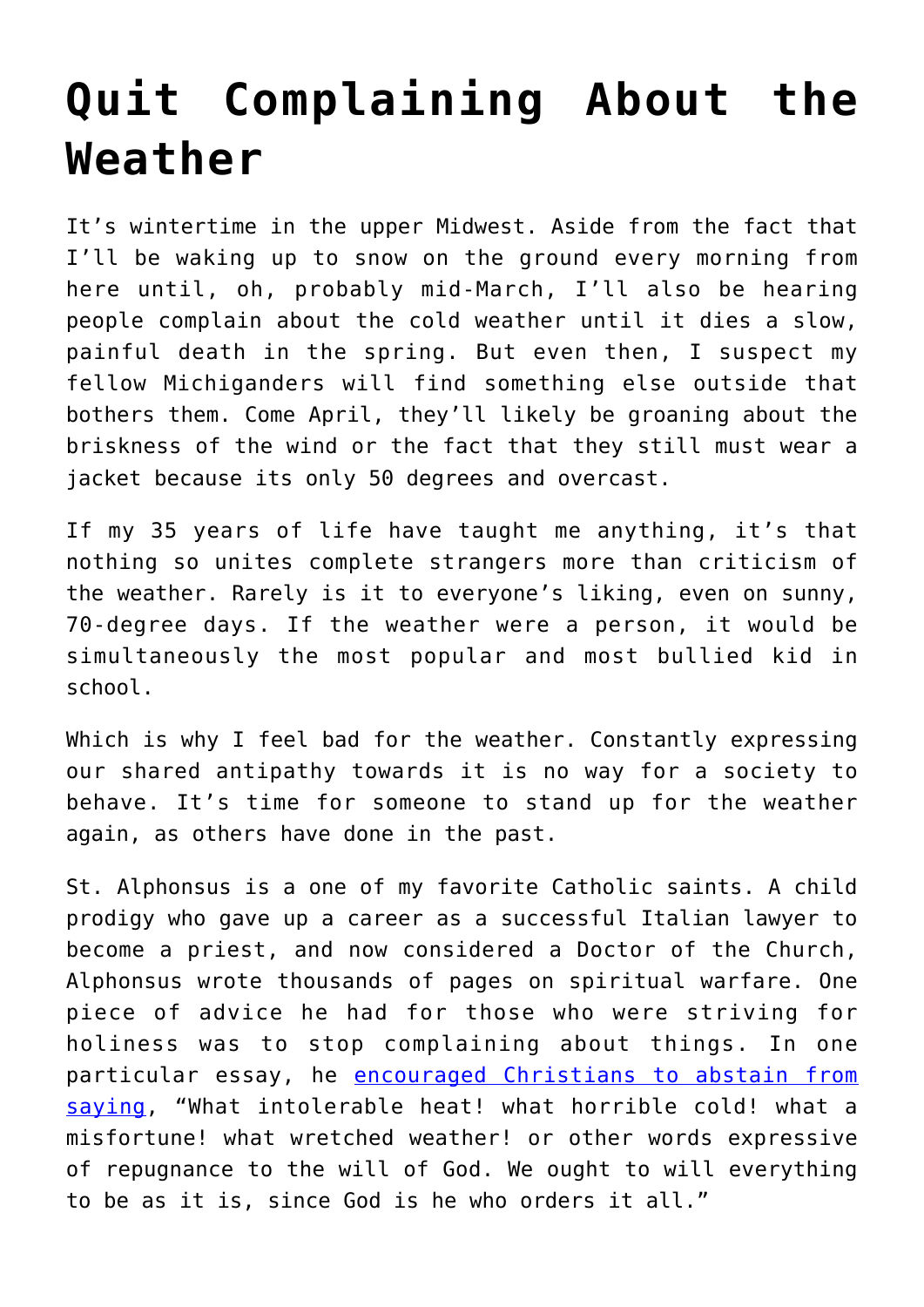St. Teresa of Ávila, a 16<sup>th</sup> century Spanish nun, also commented on this subject. "Let nothing disturb you, Let nothing frighten you," [she wrote.](https://www.ewtn.com/catholicism/devotions/prayer-of-saint-teresa-of-avila-364) "All things are passing away: God never changes. Patience obtains all things." Regarding the weather in particular, [she purportedly once said](https://www.oxfordreference.com/view/10.1093/acref/9780191826719.001.0001/q-oro-ed4-00010805), "There is no such thing as bad weather. All weather is good because it is God's."

It's not difficult to have positive feelings when we're enjoying the weather. Who doesn't enjoy watching a peaceful snowfall while sipping hot chocolate by a roaring fire, or playing among the brilliant fallen leaves of a crisp autumn day?

Granted, people don't want to be inconvenienced. And weather inconveniences all of us. Snow forces us to shovel our driveway and leave early for work in order to navigate the slippery roads. Rain makes us stay indoors when we'd rather be outside walking our dog or throwing the frisbee with friends.

It's easy to be grateful for pleasant weather, but how often do we thank God for those times of weather misery? If God chooses to send us a rainy afternoon or a 95-degree "dog day of summer," we should thank Him for that situation. Not only do we not know if that particular day will be our last, but there's beauty to be found in each of them, as they help instill a sort of unseen rhythm of life. Just as there is a time for sadness and a time for joy, so there is also a time for the slowness of winter and the melancholy of fall.

Seasons also help us gain greater appreciation for enjoyable weather. "[O]nly if you have been in the deepest valley can you ever know how magnificent it is to be on the highest mountain," [former President Richard Nixon once said.](https://www.cnn.com/ALLPOLITICS/1997/gen/resources/watergate/nixon.farewell.html) I think it's fair to say that only when you've experienced the harshness of the coldest winters can you truly appreciate the glories of the warmest summers. I wish more people lived in the Midwest for this reason alone, and that my fellow